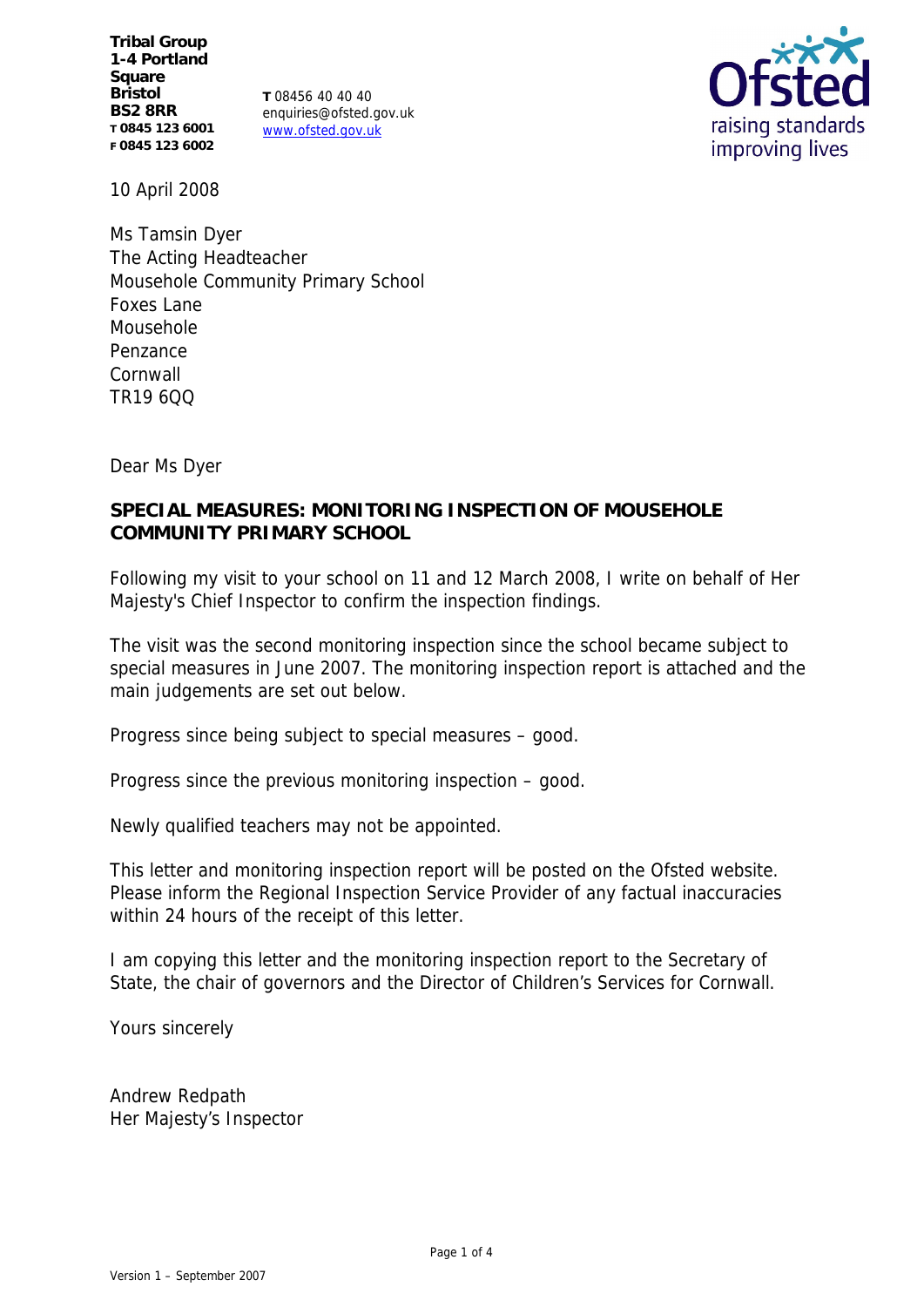

# **SPECIAL MEASURES: MONITORING OF MOUSEHOLE COMMUNITY PRIMARY SCHOOL**

**Report from the second monitoring inspection: 11 and 12 March 2008**

#### **Evidence**

I observed lessons, scrutinised documents, and met with the acting headteacher, chair of governors, teachers and a representative from the local authority.

## **Context**

Since the last monitoring visit the governing body has elected a new chair of governors and has advertised for the post of substantive headteacher.

## **Achievement and standards**

Achievement and standards are at least satisfactory. The school has a reliable picture of children's levels when children enter in the Foundation Stage which shows that children are broadly at the expected starting point for their age. Data show that pupils make satisfactory progress between Year 1 and Year 6. Pupils are making better progress recently because teachers have a more accurate view of each pupil's level of ability and are matching work more closely to their needs. Assessment information shows that pupils are likely to attain expected levels in national tests at the end of the academic year in 2008. Attainment in English has been higher than in mathematics and science. The school has also correctly identified writing as an area for improvement. Pupils with learning difficulties and/or disabilities make variable progress because their targets are not always sufficiently detailed to enable them to make small enough gains in their learning.

**Personal development and well-being**

Pupils enjoy coming to school and behave very well in lessons and around the school. Attendance is slightly below the national average, although it has improved due to the school's more rigorous monitoring arrangements. Pupils have a good understanding of keeping safe and use equipment responsibly in lessons. They take regular exercise, eat healthy food during 'snack times' and at lunch, and have access to a water fountain. Pupils have more opportunities in lessons to develop their speaking and listening skills which help to build their confidence. They appreciate the weekly 'star award' assemblies where they receive recognition for their effort and achievement. Spiritual, moral social and cultural development is satisfactory. Pupils have a very good knowledge of their own culture, for example when they take part in St Piran's Day celebrations or study the origins of Cornish tartan. There are few opportunities to promote pupils' spiritual development.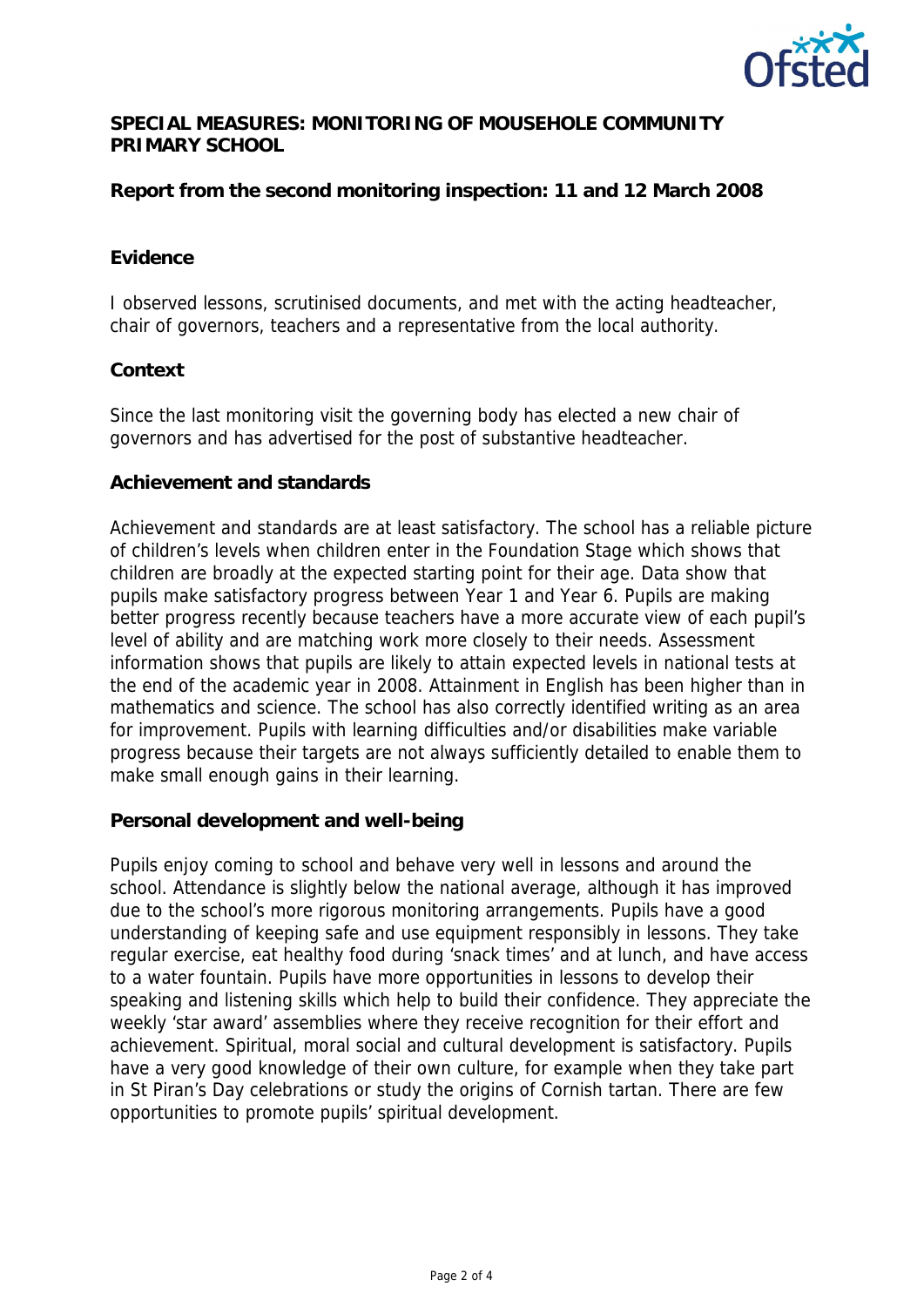

# **Quality of provision**

The quality of teaching and learning is generally good. Lessons are planned thoroughly and questioning is used well to draw out pupils' ideas. Assessment information is being used more effectively to plan for pupils' different levels of ability. As a result, pupils receive the right level of challenge and lessons are busy and purposeful. Assessment information is more established in mathematics and English than other subjects. Teachers are developing this area of their work and have made good progress given the previous lack of reliable data. Teaching assistants often assume responsibility for running small groups or working with individual pupils who have learning difficulties and/or disabilities. Much of this work has a positive effect on learning. However, the school lacks expertise in teaching the small number of pupils who have quite complex learning difficulties and, consequently, individual programmes do not always focus sufficiently on the key areas for improvement.

Planning of the curriculum has continued well since the last visit. The school is particularly successful at developing skills across several subjects by studying topics based on local issues, such as wind farms or the proposed building of a marina. Pupils speak knowledgeably about these topics and their learning is supported through attractive displays. The school has recently introduced 'creative writing journals' which show good potential for stimulating pupils' creative writing. Planning for the Foundation Stage curriculum has been extended and the school has plans to introduce an age appropriate system for recording children's achievements. The information and communication technology and personal, social and health education curricula are underdeveloped.

Marking is consistently satisfactory in all classes. Learning objectives and success criteria are displayed in pupils' books which helps pupils to understand the level at which they are working and how their work might be improved.

Progress on the areas for improvement identified by the inspection in June 2007:

- improve systems for assessing pupils' progress and ensure that teachers use the information gained to plan for the range of different abilities and ages in their classes **–** good
- improve curricular planning to ensure that pupils' skills are developed systematically as they move through the school, and pupils know what they will be doing each day – good.

**Leadership and management**

The acting headteacher continues to provide a strong impetus for improvement. Teaching and learning and pupils' work are monitored regularly and areas for further development identified. The acting headteacher has been particularly successful in securing the involvement of staff in moving the school forward. The roles of subject leaders have been extended to improve their ability to monitor standards and plan their subjects. They have comprehensive job descriptions and have benefited from appropriate training to strengthen their subject knowledge and leadership skills. They are moderating work to provide a clearer picture of pupils' standards and they are using data to set targets and identify weaker areas. Subject leaders have worked hard and much has been accomplished in a relatively short time. Improvements are